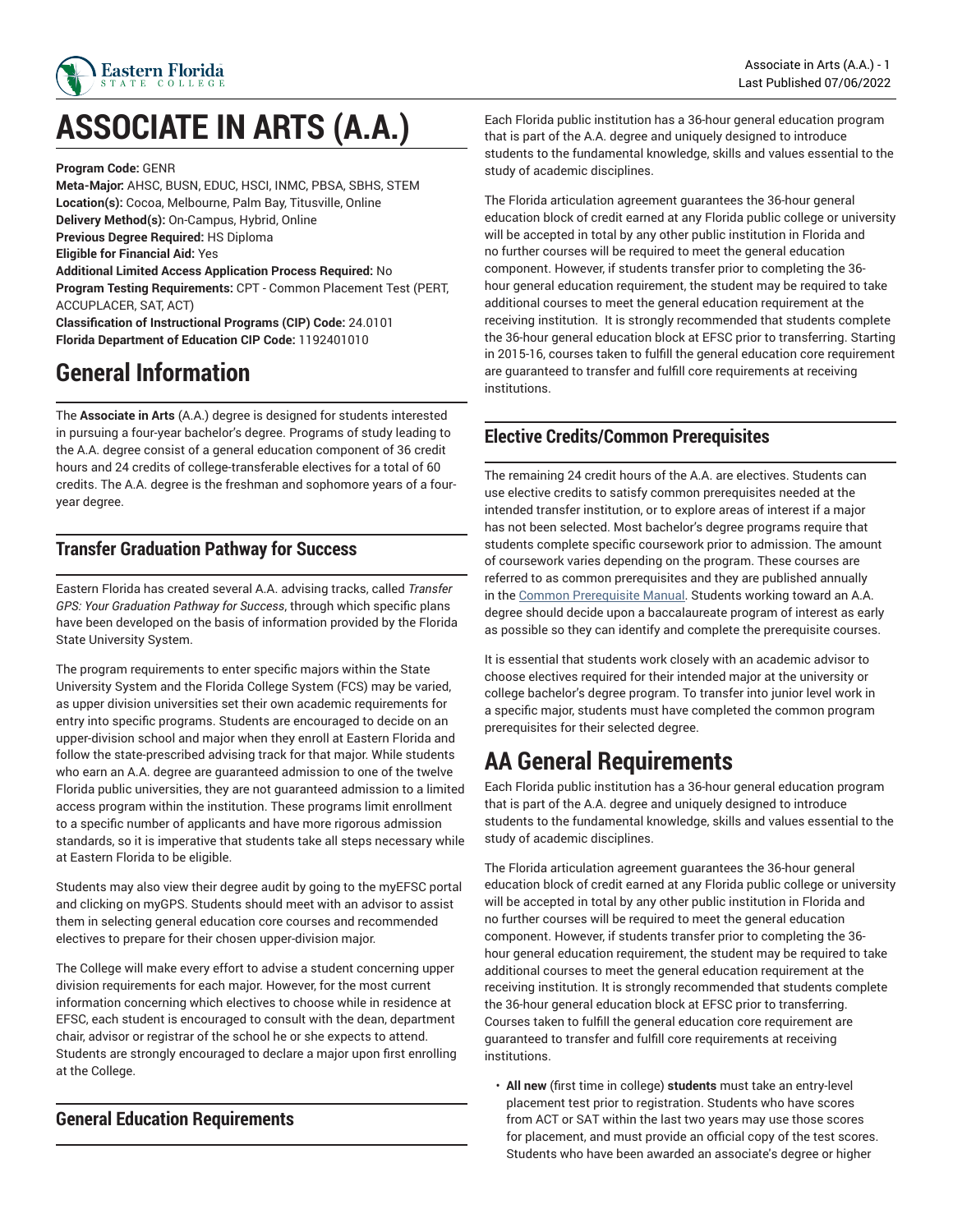from a regionally accredited school are exempt from placement testing. Official transcripts must be presented for exemption.

- Completion of appropriate 60 semester hours with a GPA of 2.0 or higher. Required for graduation are the General Education requirements (36 credits) and elective courses (24 credits).
- Specific requirements depend on area of concentration see an advisor.
- Honors courses will satisfy requirements in their related areas.
- In the 2022-2023 academic year, EFSC will begin awarding nationally recognized digital badges upon completion of general education core courses that demonstrate career readiness. These badges are recognized by every public postsecondary institution in the Florida College System (FCS) and State University System (SUS). The first available digital badge is the "Fundamentals of Written Communication." Students will be earn this badge by one of the following:
	- Completing ENC 1101 with a grade of "C" or higher
	- Complete a course in which ENC 1101 is a prerequisite, with a grade of "C' or higher
	- Equivalent credit awarded through accelerated mechanisms

## **Requirements**

## **Communications (9 Credit Hours)**

Students must complete all three (3) of the following with a grade of "C" or higher:

| Code            | Title                                       | <b>Credit</b><br><b>Hours</b> |
|-----------------|---------------------------------------------|-------------------------------|
| <b>ENC 1101</b> | Composition 1                               | 3                             |
| <b>ENC 1102</b> | Composition 2                               | 3                             |
| <b>SPC 2608</b> | <b>Fundamentals of Speech Communication</b> |                               |
|                 |                                             |                               |

Satisfies FLDOE Core Course Requirement

## **Mathematics (6 Credit Hours)**

A minimum of 6 credit hours from the following list, successfully completed with a grade of "C" or higher.

#### *Note***: All prerequisites must be observed.\***

Students should select courses with a thorough understanding of the mathematics requirements for their particular upper division major at the transfer university of choice. See an advisor.

| Code            | <b>Title</b>                             | <b>Credit</b><br><b>Hours</b> |
|-----------------|------------------------------------------|-------------------------------|
| MAC 1105        | College Algebra 1, 2                     | 3                             |
| <b>MAC 1114</b> | <b>College Trigonometry</b>              | 3                             |
| MAC 1140        | Precalculus Algebra                      | 3                             |
| <b>MAC 1147</b> | Precalculus Algebra/Trigonometry         | 5                             |
| MAC 1233        | <b>Essentials of Calculus</b>            | 3                             |
| MAC 2311        | Calculus 1 with Analytic Geometry        | 5                             |
| MAC 2312        | Calculus 2 with Analytic Geometry        | 5                             |
| MAC 2313        | <b>Calculus 3 with Analytic Geometry</b> | 5                             |
| <b>MAD 2104</b> | Discrete Mathematics                     | 3                             |
| <b>MAP 2302</b> | Differential Equations                   | 3                             |
| MAS 2103        | Linear Algebra                           | 3                             |

| MGF 1106        | Topics in Math 1,2                         |  |
|-----------------|--------------------------------------------|--|
| MGF 1107        | Explorations in Mathematics <sup>1,2</sup> |  |
| <b>STA 2023</b> | Statistics <sup>1</sup>                    |  |

**1**

Satisfies FLDOE Core Course Requirement

**2**

MAT 1033 Intermediate Algebra is a prerequisite for MAC 1105 College Algebra, MGF 1106 Topics in Math, and MGF 1107 Explorations in Mathematics. MAT 1033 Intermediate Algebra will satisfy an elective credits only.

## **Natural Science/Biological & Physical (7 Credit Hours)**

Follow Plan A or Plan B based on the bachelor's degree you are going to pursue after your AA. Be sure to consult with an advisor.

#### **Plan A (7 Credit Hours)**

Choose 4 credit hours from Life/Biological Science and 3 credits hours from Physical Science

#### **Life/Biological Science (4 credits)**

| Code             | <b>Title</b>                           | <b>Credit</b><br><b>Hours</b> |
|------------------|----------------------------------------|-------------------------------|
| <b>BOTC 1010</b> | Botany                                 | 4                             |
| <b>BSCC 1005</b> | <b>Fundamentals of Biology</b>         | 4                             |
| <b>BSCC 1010</b> | General Biology 1 <sup>1</sup>         | 4                             |
| <b>BSCC 1011</b> | <b>General Biology 2</b>               | $\overline{4}$                |
| <b>BSCC 1084</b> | Survey of Human Anatomy and Physiology | 4                             |
| <b>BSCC 2093</b> | Human Anatomy and Physiology 1         | $\overline{4}$                |
| <b>BSCC 2094</b> | Human Anatomy and Physiology 2         | $\overline{4}$                |
| <b>MCBC 2010</b> | Microbiology for Health Sciences       | $\overline{4}$                |
| OCBC 2010        | Marine Biology                         | $\overline{4}$                |
| ZOOC 1010        | Zoology                                | 4                             |

**1**

Satisfies FLDOE Core Course Requirement

#### **Physical Sciences (3 Credits)**

| Code             | Title                                              | Credit<br><b>Hours</b> |
|------------------|----------------------------------------------------|------------------------|
| <b>AST 1002</b>  | Introduction to Astronomy <sup>1</sup>             | 3                      |
| <b>CHM 1025</b>  | College Chemistry <sup>2</sup>                     | 3                      |
| CHM 1045         | 1, 2<br><b>General Chemistry 1</b>                 | 3                      |
| <b>CHM 1046</b>  | General Chemistry 2 <sup>2</sup>                   | 3                      |
| CHM 2210         | Organic Chemistry 1 <sup>2</sup>                   | 3                      |
| <b>CHM 2211</b>  | Organic Chemistry 2 <sup>2</sup>                   | 3                      |
| EVR 1001         | Introduction to Environmental Science <sup>1</sup> | 3                      |
| <b>GLY 1000</b>  | Introduction to Physical Geology                   | 3                      |
| <b>MET 2010</b>  | Meteorology                                        | 3                      |
| <b>OCE 1001</b>  | Oceanography                                       | 3                      |
| PHY 2048         | General Physics 1 <sup>1,2</sup>                   | 4                      |
| <b>PHY 2049</b>  | General Physics 2 <sup>2</sup>                     | $\overline{4}$         |
| PHYC 2053        | College Physics 1 <sup>1</sup>                     | 4                      |
| <b>PHYC 2054</b> | <b>College Physics 2</b>                           | 4                      |
| <b>PSC 1341</b>  | Physical Science for Today's World                 | 3                      |

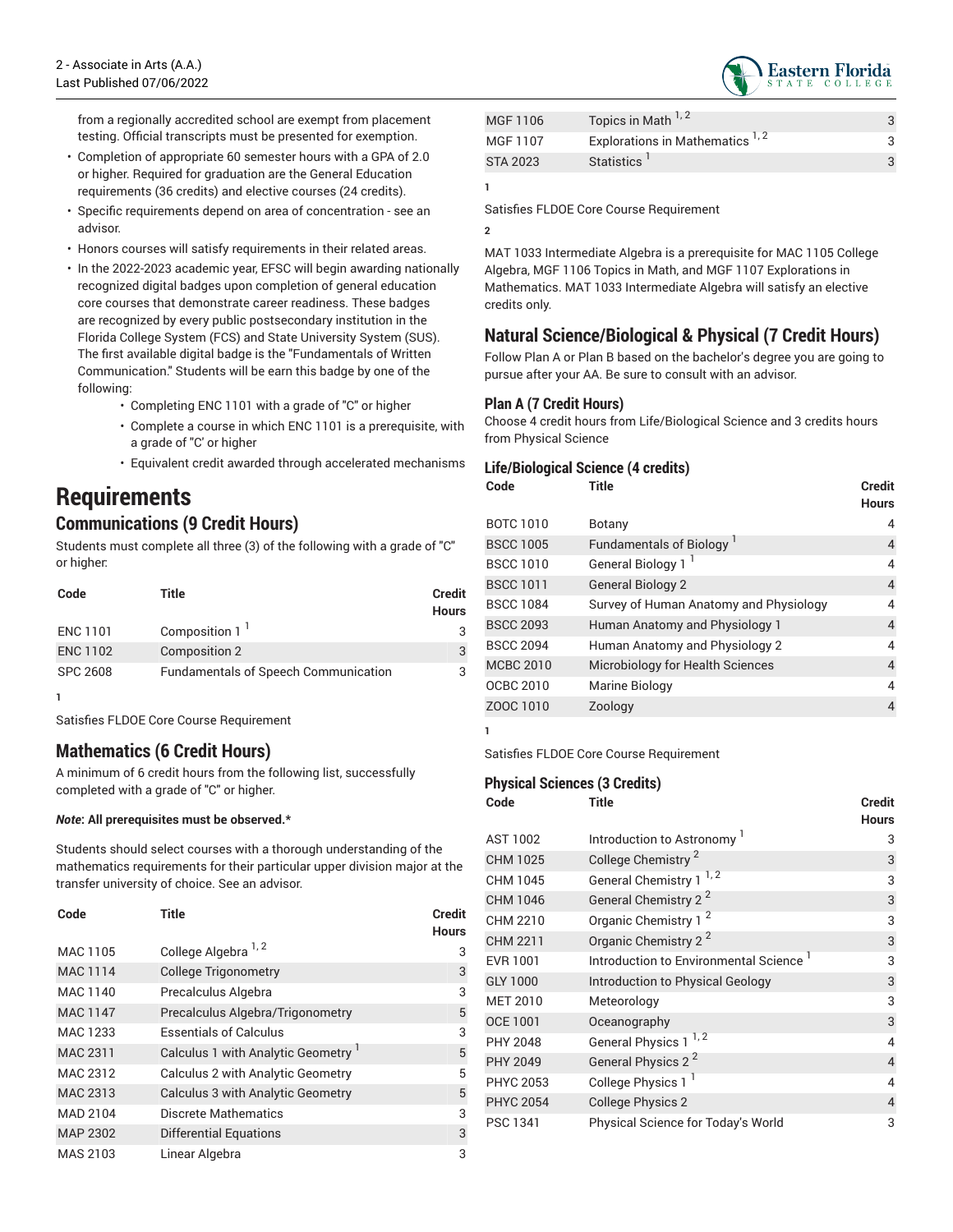

#### **1**

Satisfies FLDOE Core Course Requirement

#### **2**

The Lab component(s) must be completed to meet the requirements for this course.

#### **Plan B**

Complete 8 credit hours of sequential Chemistry or Physics courses with labs. Specifically,

- CHM 1045 General Chemistry 1 and CHM 1046 General Chemistry 2 and labs, or
- CHM 2210 Organic Chemistry 1 and CHM 2211 Organic Chemistry 2 and labs, or
- PHY 2048 General Physics 1 and PHY 2049 General Physics 2 and labs, or
- PHYC 2053 College Physics 1 and PHYC 2054 College Physics 2.

### **Humanities (6 Credit Hours)**

The Humanities requirement may be satisfied by the completion of one course from List 1 and one course from List 2.

| Code                         | Title                                                                                                     | Credit<br>Hours |
|------------------------------|-----------------------------------------------------------------------------------------------------------|-----------------|
| List 1                       |                                                                                                           |                 |
| Select one of the following: |                                                                                                           | 3               |
| ARH 2000                     | Art Appreciation <sup>1</sup>                                                                             |                 |
| <b>HUM 1020</b>              | Introduction to the Humanities <sup>1</sup>                                                               |                 |
| LIT 1000                     | Introduction to Literature <sup>1</sup>                                                                   |                 |
| <b>MUL 2010</b>              | Survey of Music Literature <sup>1</sup>                                                                   |                 |
| PHI 2010                     | Introduction to Philosophy <sup>1</sup>                                                                   |                 |
| <b>THE 2000</b>              | Theatre Appreciation                                                                                      |                 |
| List <sub>2</sub>            |                                                                                                           |                 |
| Select one of the following: |                                                                                                           | 3               |
| ARH 2050                     | Art History and Criticism Survey 1: Prehistory<br>through Late Medieval                                   |                 |
| <b>ARH 2051</b>              | Art History and Criticism Survey 2: Early<br>Renaissance to 20th Century                                  |                 |
| <b>HUM 2211</b>              | Humanities Survey: Ancient through Byzantine<br>Culture                                                   |                 |
| <b>HUM 2230</b>              | Humanities Survey. Byzantine through<br>Enlightenment                                                     |                 |
| <b>HUM 2249</b>              | Humanities Survey: Enlightenment through 21st<br>Century                                                  |                 |
| <b>HUM 2270</b>              | Humanities of West, Central, & Southern Africa,<br>Central & South America, the Middle East, & SE<br>Asia |                 |
| <b>HUM 2390</b>              | Themes in the Humanities                                                                                  |                 |
| <b>HUM 2740</b>              | Study Abroad in the Humanities                                                                            |                 |
| <b>MUT 1111</b>              | Music Theory 1                                                                                            |                 |
| <b>REL 2300</b>              | <b>World Religions</b>                                                                                    |                 |
| THE 2100                     | <b>History of the Theatre</b>                                                                             |                 |

#### **1**

Satisfies FLDOE Core Course Requirement

## **Social/Behavioral Science (8 Credit Hours)**

The Social/Behavioral Science requirement may be satisfied by the completion of List 1, 2, or 3. (Minimum 3 credits from Behavioral Science and 3 credits from Social Science.)

| Code                                                |                                         | <b>Title</b>                                            | <b>Credit</b><br><b>Hours</b> |  |
|-----------------------------------------------------|-----------------------------------------|---------------------------------------------------------|-------------------------------|--|
| List 1                                              |                                         |                                                         |                               |  |
|                                                     | <b>Behavioral Science</b>               |                                                         |                               |  |
|                                                     | Select one of the following:            |                                                         | 3                             |  |
|                                                     | <b>CLP 1001</b>                         | Psychology of Human Adjustment                          |                               |  |
|                                                     | <b>PSY 2012</b>                         | General Psychology 1 <sup>1</sup>                       |                               |  |
|                                                     | <b>SYG 2000</b>                         | Introduction to Sociology <sup>1</sup>                  |                               |  |
| List <sub>2</sub>                                   |                                         |                                                         |                               |  |
|                                                     | <b>Social Sciences</b>                  |                                                         |                               |  |
|                                                     | Select one of the following:            |                                                         | 3                             |  |
|                                                     | <b>AMH 2010</b>                         | US History to 1877                                      |                               |  |
|                                                     | <b>AMH 2020</b>                         | US History Since 1877 <sup>1, 3</sup>                   |                               |  |
|                                                     | <b>EUH 1000</b>                         | Western Civilization to 1648                            |                               |  |
|                                                     | EUH 1001                                | <b>Western Civilization Since 1648</b>                  |                               |  |
|                                                     | <b>ISS 2200</b>                         | Introduction to International Studies                   |                               |  |
|                                                     | POS 2041                                | American National Government <sup>1,3</sup>             |                               |  |
|                                                     | POS 2112                                | State and Local Government                              |                               |  |
| List <sub>3</sub>                                   |                                         |                                                         |                               |  |
|                                                     | <b>Behavioral/Social Science Option</b> |                                                         |                               |  |
| Select two credits from the following: <sup>2</sup> |                                         |                                                         | $\overline{2}$                |  |
|                                                     | AMH 2010                                | US History to 1877                                      |                               |  |
|                                                     | AMH 2020                                | US History Since 1877 <sup>1,3</sup>                    |                               |  |
|                                                     | <b>CLP 1001</b>                         | Psychology of Human Adjustment                          |                               |  |
|                                                     | ECO 2013                                | Principles of Economics 1 (Macroeconomics) <sup>1</sup> |                               |  |
|                                                     | <b>EUH 1000</b>                         | Western Civilization to 1648                            |                               |  |
|                                                     | <b>EUH 1001</b>                         | <b>Western Civilization Since 1648</b>                  |                               |  |
|                                                     | <b>ISS 2200</b>                         | Introduction to International Studies                   |                               |  |
|                                                     | POS 2041                                | American National Government <sup>1,3</sup>             |                               |  |
|                                                     | POS 2112                                | <b>State and Local Government</b>                       |                               |  |
|                                                     | <b>PSY 2012</b>                         | General Psychology 1                                    |                               |  |
|                                                     | <b>SOW 2054</b>                         | Community Involvement                                   |                               |  |
|                                                     | SYG 2000                                | Introduction to Sociology <sup>1</sup>                  |                               |  |
| 1                                                   |                                         |                                                         |                               |  |
|                                                     |                                         | Satisfies FLDOE Core Course Requirement                 |                               |  |
| $\mathfrak{p}$                                      |                                         |                                                         |                               |  |

Minimum 3 credits from Behavioral Science and 3 credits from Social Science.

#### **3**

Satisfies the Civic Literacy Requirement

## **Electives (24 Credit Hours)**

Students should select electives based on common program prerequisites for the intended upper division major.

#### **Foreign Language Requirement**

Coursework for an Associate in Arts degree shall include demonstration of competency in a foreign language at a level at least equivalent to that of students who have completed 2 credits of sequential (same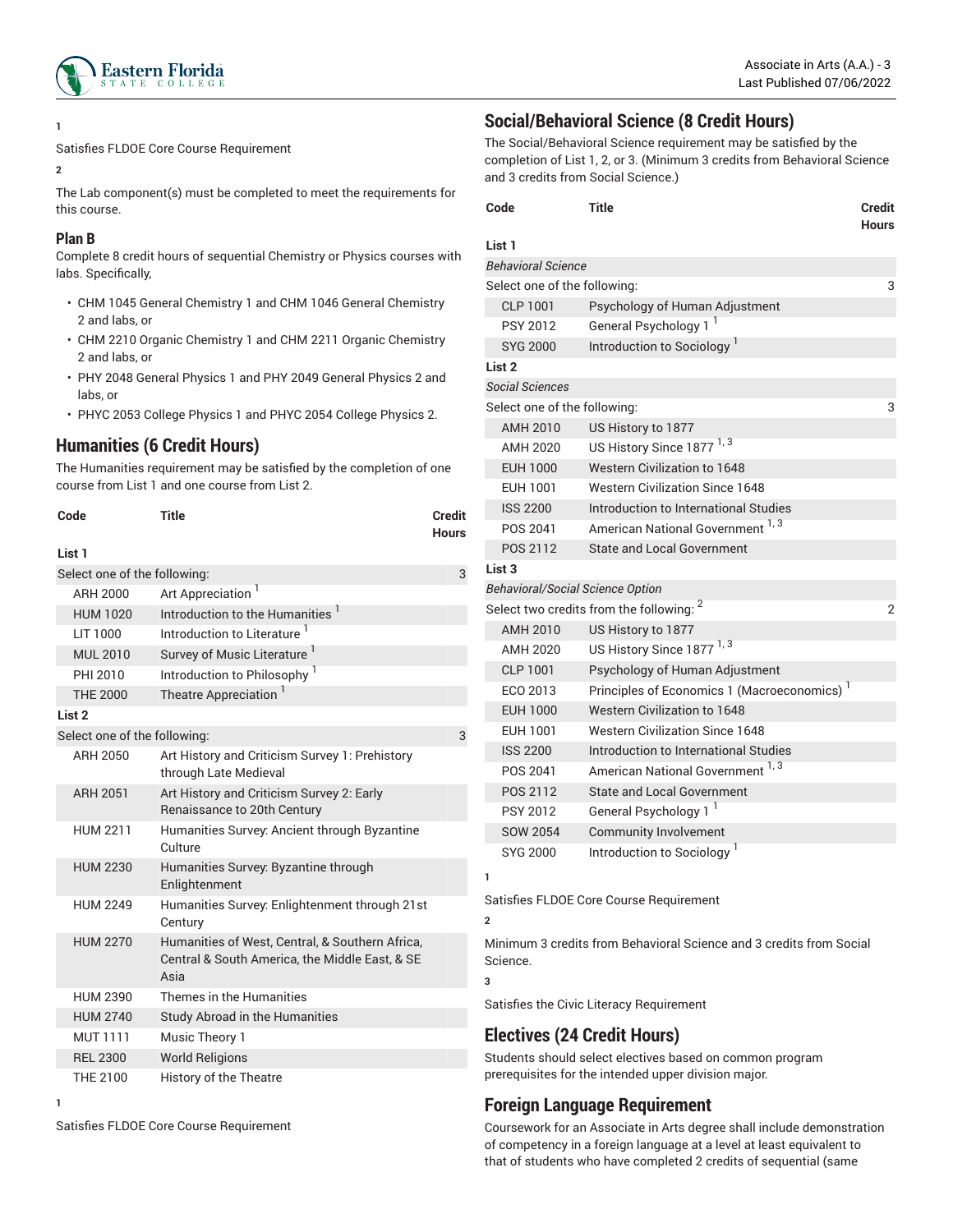

language) instruction in high school. Demonstration of foreign language competency is a graduation requirement for the Associate in Arts degree. This is pursuant to F.S. 1007.262.

Visit the [College website](https://www.easternflorida.edu/academics/degrees-certifications/aa-associate-in-arts/foreign-language-competency.cfm) to determine how foreign language competency may be met.

## **Civic Literacy Competency**

In Fall 2018, Florida legislature was enacted to require students pursuing the Associate in Arts (A.A.) degree to demonstrate civic literacy. In fall 2021, legislature was further amended with additional requirements that affects more students and degrees. The following description explains the requirements.

Pursuant to Section 1007.25, F.S., all **first time in college students** initially entering a Florida College System (FCS) institution or state university in the **Fall 2018** school year through **Summer 2021** must demonstrate competency in civic literacy prior to the award of an A.A. This must be done through completion of one of two State-designated courses: AMH 2020 – US History since 1877 or POS 2041 – American National Government, with a grade of "C" or higher. Students may also earn credit for the courses through credit-by-exam:

- Advanced Placement Government and Politics: United States (Minimum Score 3)
- Advanced Placement United States History (Minimum Score 4)
- CLEP: American Government (Minimum Score 50)

#### **Fall 2021**

Senate Bill 1108 amends s.1007.25, Florida Statutes (F.S.), to require **ANY** student entering a FCS institution in the **2021-2022** school year and thereafter to complete a course AND pass an assessment to demonstrate competency in civic literacy prior to the award of an associate in arts **or baccalaureate degree**. This rule applies to all students who are entering into associate in arts and baccalaureate programs under the 2021-22 catalog year regardless of prior postsecondary coursework earned in Florida or out-of-state, prior admit terms at Eastern Florida State College, or prior degrees earned (i.e. not only first time in college students).

*Students who were previously exempted from the civic literacy competency or graduated as having met the competency must still meet the graduation competency under the new requirements if they return or pursue a new degree in fall 2021 or later.*

#### 1. **Course Requirement**

Guidelines for passing the course requirement remain the same: Complete one of two State-designated courses: AMH 2020 – US History since 1877 or POS 2041 – American National Government, with a grade of "C" or higher.

Students may also earn credit for the courses through credit-by-exam:

- Advanced Placement Government and Politics: United States (Minimum Score 3)
- Advanced Placement United States History (Minimum Score 4)
- CLEP: American Government (Minimum Score 50)

Note: students who earn credit for either course through other creditby-exam mechanisms, such as Cambridge AICE or International Baccalaureate, will meet the course requirement but must still take an assessment.

#### 1. **Assessment Requirement**

- 1. Receive a passing score (60%) on the Florida Civic Literacy Exam (FCLE)
- 2. Students who earned a passing score on the FCLE Exam while in high school are exempt from the postsecondary civic literacy assessment (FCLE) requirement. They must still pass the course requirement.

#### 2. **Course and Assessment**

Students who earn credit for the courses through credit-by exam are considered to have satisfied both the course and assessment (FCLE) requirement:

• Advanced Placement Government and Politics: United States (Minimum Score 3)

- Advanced Placement United States History (Minimum Score 4)
- CLEP: American Government (Minimum Score 50)

*Note: students who earn credit for either course through other credit-by-exam mechanisms not listed in the rule, such as Cambridge AICE or International Baccalaureate, will be considered as having met only the course requirement. These students will need to be assessed using the approved assessment Florida Civic Literacy Exam*.

See more detailed information on the Graduation [Requirements](#page-3-0) tab.

#### **Beginning with the 2022-23 year:**

To coincide with the new AS general education requirement of 5 core subject areas courses, a subsequent rule amendment is anticipated to add the civic literacy requirement as a condition of A.S. degree completion for students entering EFSC or any FCS institution in Fall 2022 and thereafter.

Visit the [College website](https://www.easternflorida.edu/academics/civic-literacy/) for more details on how to meet these requirements, including an FAQ, and how to schedule the FCLE at an EFSC Center.

## **Total Credit Hours: 60**

*It is the student's responsibility to confirm fulfillment of major prerequisites with the transfer university.*

## <span id="page-3-0"></span>**Graduation Requirements for the (A.A.) Degree**

Responsibility for meeting the requirements of graduation rests with the student. College developmental courses, audited courses, clock hour courses, and continuing education courses are not applicable toward credits for the A.A. degree. Students should visit with an advisor for information regarding transfer degree requirements and applicable courses.

To qualify for graduation with the A.A. from Eastern Florida State College, the student must:

- File an *Intent to Graduate Application* and pay the graduation fee. Applications submitted after the published deadline will incur a late fee.
- Satisfactorily complete a prescribed course of study totaling at least 60 semester hours that include 36 semester hours of general education coursework and 24 hours of elective credit.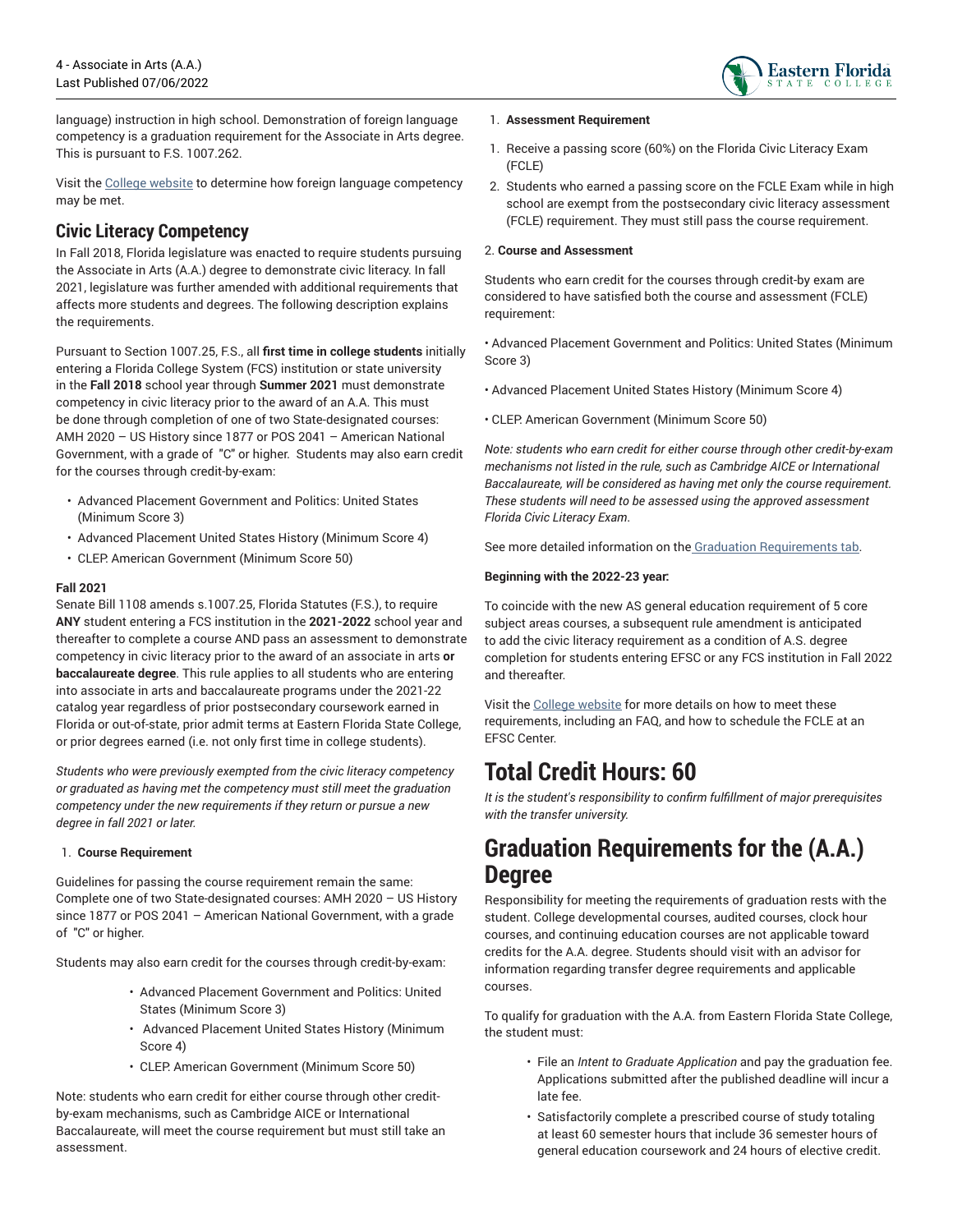

- Complete all admission requirements, including the submission of all necessary transcripts and other required documents.
- Achieve a cumulative GPA of 2.00 or higher in all college work attempted. Transfer coursework is included in the cumulative GPA.
- Complete at least 25% (15 credits) of the credit hours required for the degree through traditional instruction at EFSC.
- Complete all coursework with a final grade. Students with a grade of "Incomplete" will not be processed for graduation until a final grade is posted.
	- For graduation in the term of application, the final grade must be posted within the first three weeks of the following term. If the final grade is not posted within the first three weeks of the following term, student must reapply and repay for graduation in the term they complete all requirements. Student may request through the instructor to have the "I" converted to a permanent 'F' if the course is not required to graduate.
- Complete the CORE courses as defined in each subject area.
- Achieve a "C" or higher in all courses designated as a College-Level Communication or Computation Skills course.
- Demonstrate foreign language proficiency.
- Demonstrate competency in [Civic Literacy](#page-4-0)
- Remove all financial obligations to the college.

EFSC will not release an official transcript or diploma until student has removed all financial obligations to the college.

### **Core Course Requirements**

Pursuant to *F.S. 1007.25(3)* and *SBE Rule 6A.14.0303:* first-time-in-college students entering an Florida College System (FCS) institution in fall 2015 or thereafter must successfully complete at least one core course from each of the general education subject areas: Communications, Mathematics, Humanities, Social Sciences, and Natural Sciences, prior to the award of an Associate in Arts degree. Students who follow the options outlined in the *A.A. Planning Guide* and earn a degree at EFSC will meet this statewide requirement.

## **College-Level Communication & Computational Skills**

In compliance with *Florida State Board of Education Administrative Rule 6A-10.030*, the College has established standards through designated courses in mathematics, English composition, humanities, behavioral sciences, and social sciences. Successful placement scores and/or other prerequisites are required for enrollment in all designated courses. A minimum grade of "C" is required in all courses used to satisfy the General Education writing and math requirements of the Associate in Arts degree. **Honors sections of these courses will also satisfy the requirements.**

## **Math**

Students must complete six (6) semester hours of designated mathematics coursework at the level of college algebra or higher with a grade of "C" or better.

## **English Composition**

Students must complete six credits including [ENC 1101](/search/?P=ENC%201101) Composition 1 and [ENC 1102](/search/?P=ENC%201102) Composition 2, or other designated English Composition courses with a grade of "C" or better. To satisfy the *multiple assignments* criteria in [ENC 1101](/search/?P=ENC%201101) Composition 1 and [ENC 1102](/search/?P=ENC%201102) Composition 2, each course will require that a *minimum* of three out-of-class writing assignments be completed. One of those assignments **must** be a fully documented research paper with a variety of sources, which earns a grade of "C" or better.

### **Humanities**

Students must complete six credits from the approved courses with a grade of "C" or better. To satisfy the multiple assignments criteria, each course will require that a minimum of two out-of-class writing assignments be completed, one of which must earn a "C" or better.

## **Behavioral and Social Sciences**

Students must complete eight credits from the designated behavioral and social sciences courses with a grade of "C" or better. To satisfy the *multiple assignments* criteria, each course will require that a *minimum* of two out-of-class writing assignments be completed and passed with a "C" or better.

## **Foreign Language Proficiency**

Pursuant to s. 1007.262 F.S. and SBE Rule 6A-10.02412, first-time-incollege students entering an FSC institution in fall 2014 and thereafter, must demonstrate competency in a foreign language. Proficiency may be met through any of the following means:

- 1. Completion of two years of high school instruction in the same foreign language
- 2. Completion of a college-level course at the Elementary-2 level (or higher) in a foreign language or in American Sign Language (e.g., [SPN 1121](/search/?P=SPN%201121) Spanish 2, [FRE 1121](/search/?P=FRE%201121) French 2, [ASL 1150](/search/?P=ASL%201150) American Sign Language 2)
- 3. Achievement of minimum scores on a foreign language proficiency exam,
- 4. Achievement of appropriate scores on nationally standardized examination programs in accordance with recommendations established by the statewide Articulation Coordinating Committee (ACC), or
- 5. Documented completion of a high school diploma from a foreign country where the student studied in a language other than English.

## <span id="page-4-0"></span>**Demonstration of Competency in Civic Literacy**

Pursuant to Section 1007.25, F.S., and SBE Rule 6A-10.02413 and firsttime-in-college students entering an FCS institution between the **2018-19** to **Summer 2021** must demonstrate competency in civic literacy through one of the following options prior to the award of an associate in arts.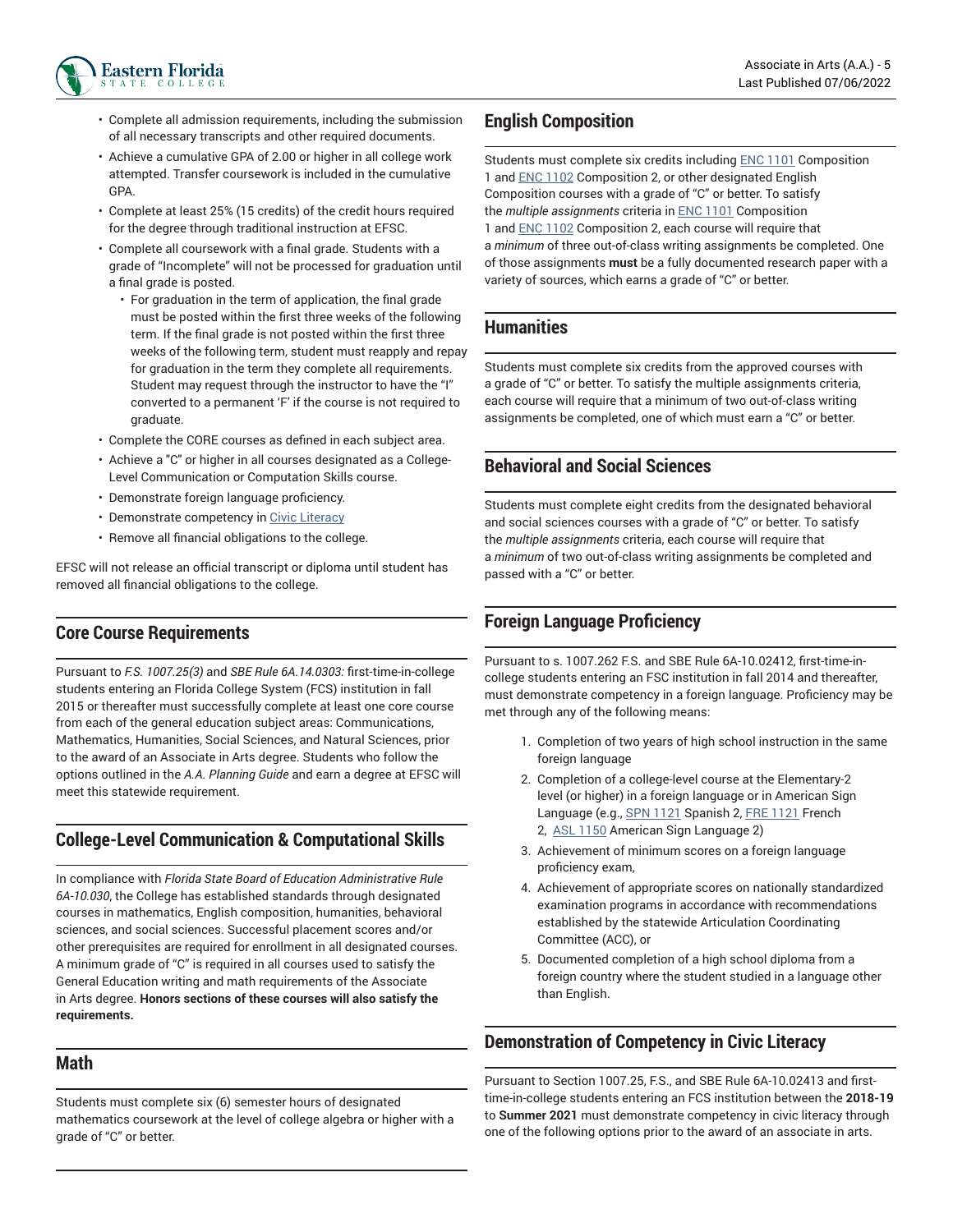

• Successfully passing [POS 2041](/search/?P=POS%202041) American National Government or [AMH 2020](/search/?P=AMH%202020) US History Since 1877 (with a grade of "C" or higher)

OR

- AP Government and Politics: United States (Minimum Score 3)
- AP United States History (Minimum Score 4)
- CLEP: American Government (Minimum Score 50)

Senate Bill 1108 amends s.1007.25, Florida Statutes (F.S.), to require **ANY** student entering an FCS institution in the **2021-2022** school year and thereafter to complete a course AND pass an assessment to demonstrate competency in civic literacy prior to the award of an associate in arts or baccalaureate degree. This rule applies to all students who are entering into associate in arts and baccalaureate programs under the 2021-22 catalog year regardless of prior postsecondary coursework earned in Florida or out-of-state, prior admit terms at Eastern Florida State College, or prior degrees earned.

a. Successfully passing [POS 2041](/search/?P=POS%202041) American National

Government or [AMH 2020](/search/?P=AMH%202020) US History Since 1877 (grade of "C "or higher) **AND** b. receiving a passing score (60%) on the Florida Civic Literacy Exam (FCLE)

Or by successfully passing a prescribed assessment:

- \*AP Government and Politics: United States (Minimum Score 3)
- \*AP United States History (Minimum Score 4)
- \*CLEP: American Government (Minimum Score 50)

\*receiving a passing score will satisfy both the FCLE and course requirements.

Beginning with the 2021-22 school year:

- The College will provide opportunities for students to engage synchronously in political discussions and civil debates with multiple points of view and to master the ability to synthesize information that informs civic decision making.
- Students who earned a passing score on the Florida Civic Literacy Exam while in high school are exempt from the postsecondary civic literacy assessment requirement.
- If the exam being used as the basis of awarding credit is not listed in the rule (e.g., AICE and IB), the student will be considered as having met only the course requirement. These students will need to be assessed using the approved assessment Florida Civic Literacy Exam.

Visit the [College website](https://www.easternflorida.edu/academics/civic-literacy/) for more details on how to meet these requirements, including an FAQ, and how to schedule the Florida Civic Literacy Exam at an EFSC Assessment Center.

Beginning with the 2022-23 year:

To coincide with the new AS general education requirement of 5 core subject areas courses, a subsequent rule amendment is anticipated to add the civic literacy requirement as a condition of A.S. degree completion for students entering EFSC or any FCS institution in Fall 2022 and thereafter.

## **Meta Majors**

Meta-Majors represent eight career pathways, identified by the State of Florida, as a way to group academic programs into clusters with related courses. Each Meta-Major Pathway has identified Gateway Courses in English and Mathematics  $-$  the first courses that provide transferable, college-level credit which allow students to progress in their program of study. When Florida Legislators created the Meta-Major concept, they also required that first-time-in college students meet with an advisor. While a student may not know exactly what he or she wants to major in, but has a general idea of the topic they want to study, the advisor can help the student choose the right classes for academic success. Advisors are available on all four Eastern Florida campuses to discuss Meta-Majors and Gateway Courses and to help the student review transfer institution requirements.

#### **Meta-Major Academic Pathways**

- Arts, Humanities, Communication, and Design
- Business
- Education
- Health Sciences
- Industry/Manufacturing and Construction
- Public Safety
- Science, Technology, Engineering, and Mathematics
- Social and Behavioral Sciences and Human Services

## **Gateway Courses**

Each meta-major has defined "gateway" courses for English and mathematics as follows:

- **English** – [ENC 1101](/search/?P=ENC%201101) Composition 1 is the gateway English course for all meta-major academic pathways
- **Math** The gateway courses for each of the academic pathways is defined as follows:
- **Arts, Humanities, Communication and Design** –

| Code                   | Title                                   | Credit<br><b>Hours</b> |
|------------------------|-----------------------------------------|------------------------|
| MAC 1105               | College Algebra                         | 3                      |
|                        | or MGF 1106 Topics in Math              |                        |
|                        | or MGF 1107 Explorations in Mathematics |                        |
| or STA 2023 Statistics |                                         |                        |
|                        |                                         |                        |

• **Business** – MAC [1105](/search/?P=MAC%201105) College Algebra, or STA [2023](/search/?P=STA%202023) Statistics

| $\cdot$ Education -    |                                         |                        |
|------------------------|-----------------------------------------|------------------------|
| Code                   | Title                                   | Credit<br><b>Hours</b> |
| MAC 1105               | College Algebra                         | 3                      |
|                        | or MGF 1106 Topics in Math              |                        |
|                        | or MGF 1107 Explorations in Mathematics |                        |
| or STA 2023 Statistics |                                         |                        |